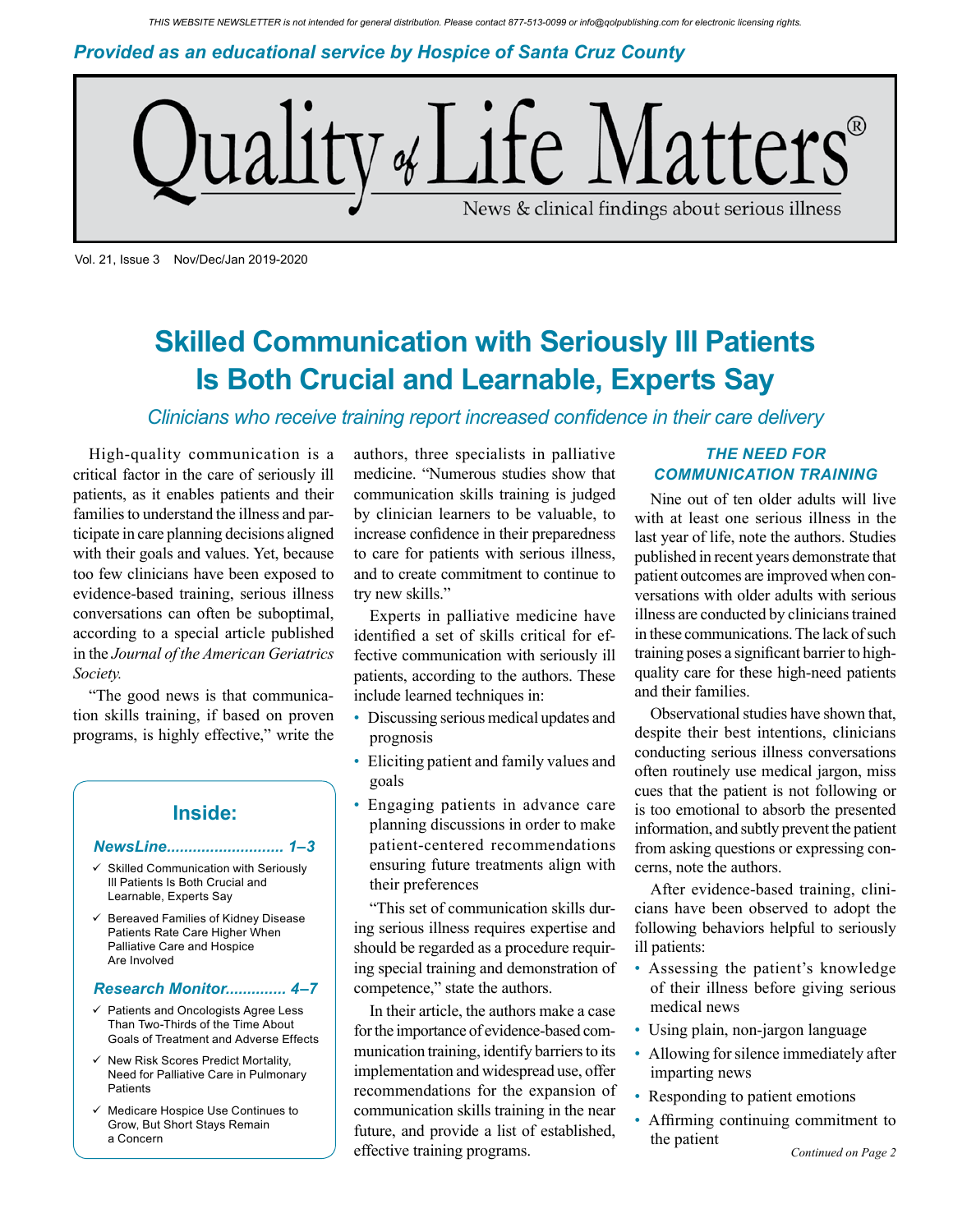# **NewsLine**

## **Skilled Communication with Seriously Ill Patients Is Both Crucial and Learnable, Experts Say (from Page 1)**

The majority of clinicians practicing today were trained before research on the need for and efficacy of communication skills training was published, and most educational programs for health professionals still do not offer such training, note the authors.

"Thus, the majority of clinicians now in practice learned to communicate on the job, without a curriculum, explicit role modeling, or learning techniques backed by evidence," write the authors. "Clinicians were left to assume — unintentionally — that communication was something that a clinician was born knowing how to do or would acquire through passive exposure combined with trial and error."

The authors estimate that roughly 50% of physicians (and 25% of all advance practice providers) involved in the care of patients with serious illness and their families could improve care with communication training. This works out to more than 219,000, or one trained clinician for every 54 patients with high needs.

Widespread implementation of communication skills training has been recommended by such national medical professional and policy-making organizations as the American Society of Clinical Oncology and the federal National Academy of Sciences.

## *BARRIERS TO ACQUIRING COMMUNICATION SKILLS*

- Misconceptions concerning the value of communication skills training, e.g., the belief that "you have to be born with this skill"
- Inaccurate self-assessment of one's own competence in skilled communication with seriously ill patients
- Lack of availability of training options
- Lack of role models or mentors to

provide feedback/coaching

- Lack of inclusion of communication skills in clinical competencies
- Lack of prospective identification of patients with a high need for serious illness conversations
- Lack of resources to record and easily access clinical conversations for review, to spur improvement
- Lack of financial or regulatory incentives for clinicians to seek training and/ or for healthcare systems to address existing barriers to training

Because the incorporation of evidencebased communication training into the curricula of medical colleges is unlikely anytime soon, the authors suggest some "new," alternative engagement strategies to quickly "scale up" communication skills training.

#### *'SCALE-UP' STRATEGIES TO IMPROVE TRAINING*

- Use social marketing, i.e., specific messaging and marketing techniques, to encourage practicing clinicians to seek training.
- Continue to build the research base on the efficacy of training in communication skills.
- Cultivate a community of skilled faculty.
- Develop a certification program for skilled clinicians.
- Encourage payers and healthcare systems to invest in training programs.

Recommendations for advancing progress in expanding communication skills training over the next several years include:

• Make evidence-based training — including specialty-specific training widely available, with providers as the highest priority, and offering various

convenient entry points.

- Create a national corps of skilled communication faculty, capable of teaching in a variety of settings and formats.
- Embed communication teachers in health systems to serve as consultants and coaches.
- Combine communication training with system workflow redesign to support busy clinicians.
- Create incentives by payers that reward clinicians and healthcare systems for training participation and documentation of patient values and goals of care.
- Drive accountability through public reporting of measures of clinician uptake of training and patient-reported outcomes.

## *ESTABLISHED, EFFECTIVE TRAINING MODELS*

- Center to Advance Palliative Care (CAPC) CME modules: *www.capc. org/training/communication-skills/*
- Respecting Choices: *https:// respectingchoices.org/*
- Serious Illness Care Program at Ariadne Labs: *www.ariadnelabs.org/ areas-of-work/serious-illness-care/*
- VitalTalk: *www.vitaltalk.org/*
- End-of-Life Nursing Education Consortium: *www.aacnnursing.org/ ELNEC*
- Education on Palliative and End-of-Life Care (EPEC): *www.bioethics. northwestern.edu/programs/epec/ index.html*

*Source: "Training Clinicians with Communication Skills Needed to Match Medical Treatments to Patient Values,"* Journal of the American Geriatrics Society; *May 2019; 67(S2):S435–S431. Back AL, Fromme EK, Meier DE; VitalTalk, University of Washington, Seattle; Ariadne Labs, Dana-Farber Cancer Institute, Boston; Center to Advance Palliative Care, Mount Sinai School of Medicine, New York City.*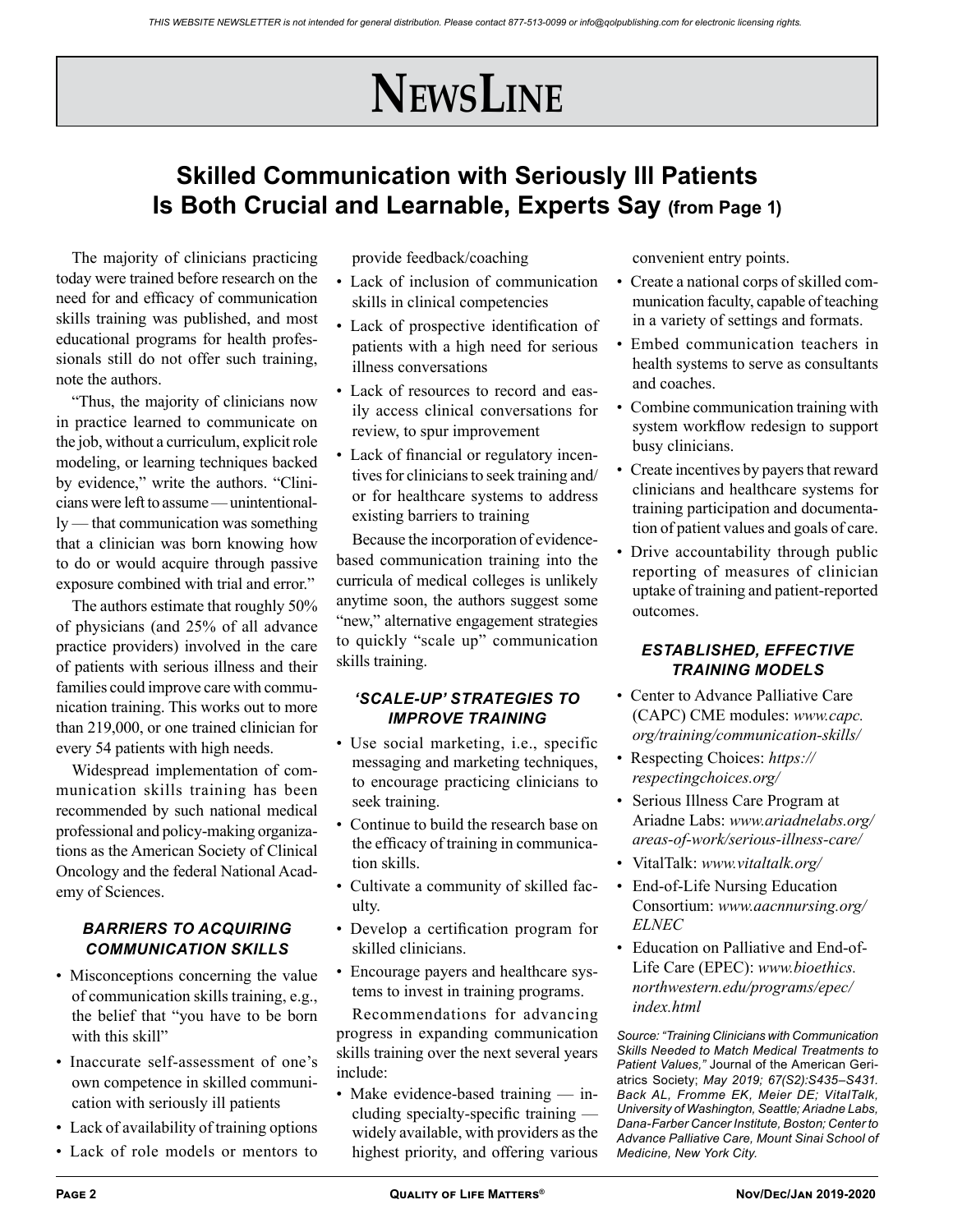# **NewsLine**

# **Bereaved Families of Kidney Disease Patients Rate Care Higher When Palliative Care and Hospice Are Involved**

Family members of patients with advanced chronic kidney disease (CKD) rate the quality of care lower when their loved ones receive high-intensity treatment focused on life extension in the last months of life, awarding the highest care ratings when palliative care consults and hospice services are provided, according to a report published in the *Clinical Journal of the American Society of Nephrology.*

"This study highlights concerns about the intensive patterns of end-of-life care among patients with advanced kidney disease, especially since patients with advanced kidney disease often report that they would prefer to focus on comfort and relief of suffering rather than life prolongation," write the authors.

Investigators analyzed data on a national cohort of 9993 veterans with CKD (mean age at time of death, 76 years [range, 66 to 85 years]; male, 97%; African-American, 25%) who died in Department of Veterans Affairs (VA) facilities between 2009 and 2015. Family ratings of care quality, obtained via a survey conducted within ten weeks post-death, were dichotomized as the most favorable ("excellent") vs all other responses.

More than half (55%) of patients received no dialysis; 12% underwent acute dialysis (i.e., having at least one diagnostic or procedure code for dialysis in the year before death); and 34% had maintenance or long-term dialysis (of these, 96% received hemodialysis). Patients treated with dialysis had more intensive patterns of end-of-life care than those with no dialysis.

### *OVERALL*

- 52% of patients spent  $\geq$  2 weeks in the hospital in the last 90 days of life.
- 34% received an intensive procedure

(intubation/mechanical ventilation, cardiopulmonary resuscitation, feeding tube placement, enteral nutrition, or tracheostomy) in the last 30 days of life, and 47% were admitted to the ICU during that time period.

- 38% received a palliative care consultation in the last 90 days of life.
- 36% were receiving hospice services at the time of death..

#### *SURVIVAL TIME*

- Median time from cohort entry to death for those with no dialysis was 9.2 months (interquartile range [IQR], 0.9 to 32.6 months); for those who received acute dialysis, 7.7 months (IQR, 1.2 to 28.8 months); for maintenance dialysis patients, 51.7 months (IQR, 24.9 to 86.5 months).
- The median time between the first procedure code for dialysis during the last year of life and death for the acute dialysis group was 32 days (IQR, 13 to 122 days).
- For the maintenance dialysis group, median time from onset of end-stage kidney disease (ESKD) and death was 37.9 months (IQR, 15.6 to 72.5 months).

#### *PLACE OF DEATH*

- 31% died in the ICU.
- 27% died on an acute care ward.
- 16% died in a nursing home.
- 26% died in an inpatient hospice or palliative care unit

#### *KEY FINDINGS*

Patients who received acute or maintenance dialysis were more likely than those with no dialysis to:

• Spend  $\geq 2$  weeks in the hospital in the

last 90 days of life (predicted probability: acute dialysis, 68.4% vs maintenance dialysis, 53.6% vs no dialysis, 47.4%; *P* < 0.001)

- Be admitted to the ICU in the last 30 days of life (58.1% vs 48.9% vs 44.0%;  $P < 0.001$
- Receive an intensive procedure in the last 30 days of life (50.2% vs 35.5% vs 29.0%; *P* < 0.001)
- Die in the ICU  $(41.5\% \text{ vs } 32.9\% \text{ vs }$  $26.8\%$ ;  $P < 0.001$ )

Patients treated with acute or maintenance dialysis were less likely than those with no dialysis to use hospice services (acute dialysis, 30.3% vs maintenance dialysis, 32.7% vs no dialysis, 39.2%; *P*  < 0.001), but no differences among the three groups were found in the receipt of a palliative care consultation in the last 90 days of life.

### *FAMILY RATINGS OF CARE QUALITY*

Receipt of maintenance (but not acute) dialysis and more intensive patterns of care were associated with lower overall family ratings of the quality of end-oflife care. Receipt of palliative care and/ or hospice services was associated with higher overall ratings.

55% of family members rated their loved one's overall care as excellent. For individual items relating to communication and support, family ratings of excellent ranged from a high of 80% for "staff were always kind, caring, and respectful" to a low of 59% for "providers always provided spiritual support."

Families were less likely to give an "excellent" rating when care included:

• Death in the ICU (49.4% vs  $55.0\%$ , no ICU death; *P* < 0.001)

*Continued on Page 5*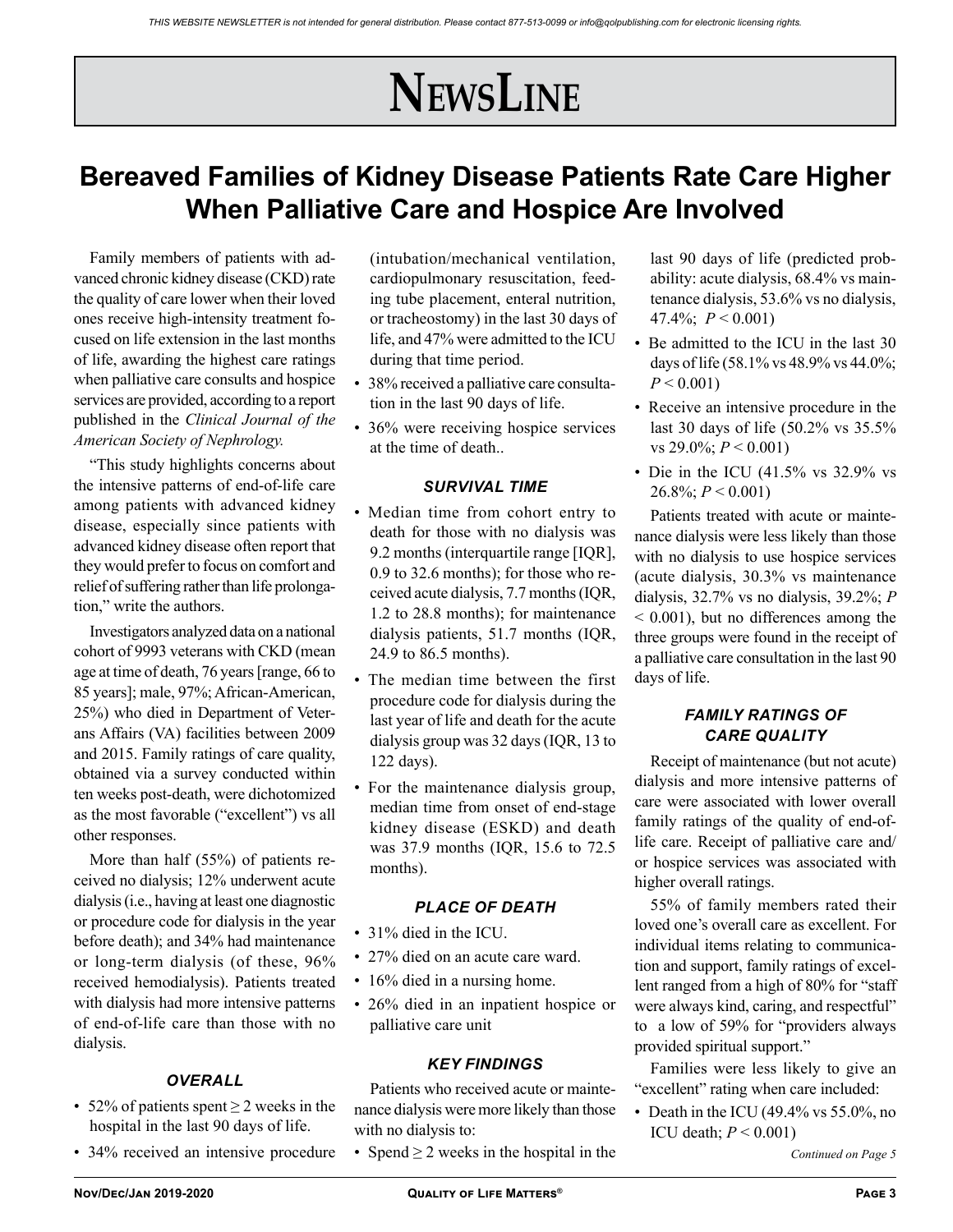# **Patients and Oncologists Agree Less Than Two-Thirds of the Time About Goals of Treatment and Adverse Effects**

A discrepancy often occurs between cancer patients' understanding of the intent of their therapy — along with their understanding and acceptance of its adverse effects—and the opinion of their physicians, researchers have found. Further, patients who misapprehend the intent and nature of treatment have higher rates of distress, according to a report published in the *Journal of Oncology Practice.*

"Adequate understanding of the goals and adverse effects of cancer treatment has important implications for patients' decision making, expectations, and mood," write the authors. A high level of patient-physician agreement about the intent and nature of treatment — that is, high concordance — can "lead to treatment satisfaction, adherence, and improved psychosocial adjustment for the patient."

"However, treatment decision making on the basis of an inaccurate understanding of prognosis or treatment-induced symptom burden may result in unrealistic expectations," they add. "Fortunately, communication with both realism and hope is possible."

Investigators analyzed questionnaire responses of patientprovider dyads consisting of 100 adult cancer patients (mean age, 59.3 years [± 13.7 years]; female, 51%; African-American, 16%) receiving treatment at a comprehensive cancer center in the southeastern U.S. and their 34 oncologists (24 medical, five radiation, and three surgical oncologists).

Overall, the most common cancer types were breast cancer, leukemia and myelodysplastic syndrome, and lung cancer. 24% of patients had Stage IV disease.

Directly before their clinic appointments, patients were asked in person to complete a packet of questionnaires that have been validated as reliable among patients with cancer and/or chronic illness. These instruments measure: patient satisfaction with treatment; spiritual well-being; emotional distress; and availability of social support.

Both the patient and oncologist were given a 12- to 13-item questionnaire to complete — as closely together as possible within the timeframe of the clinic visit — to assess aspects of the treatment process. Patients were queried about prognosis understanding, goals of treatment, understanding and acceptance of side effects, and expectations for treatment success and life expectancy.

The physician questionnaire mirrored that of the patients, but combined the oncologists' own medical opinions of the aspects of patients' illness and treatment with their perceptions of what

they believed the patients knew or understood. (Physician answers were not made available to patients.)

## *FINDINGS: TREATMENT GOALS*

- Patients and their oncologists agreed 61% of the time on the intent of treatment (i.e., curative, extension of life for several years, extension of life for 6-12 months, or palliative).
- Of those patients in non-agreement about the goal of therapy, 36% were more optimistic than their physicians; only 3% were less optimistic.
- While 73% of patients believed that complete cure was the treatment goal, just 50% of physicians believed the goal was curative.
- 22% of patients vs 28% of physicians thought life extension of several years was the goal; 3% vs 19% thought life extension of 6-12 months was the goal.
- Only 1% and 3% of patients and physicians, respectively, considered the goal to be palliative.

No relationship was noted between patient-physician concordance on treatment goals and any patient or physician characteristic — including patient's stage of disease or clinician's years in practice — with the exception of patient spirituality, in which patients who believed treatment was curative scored significantly higher.

#### *FINDINGS: ADVERSE EFFECTS*

- Patient-provider dyads were in concordance 69% of the time regarding the patient's acknowledgment and understanding of the adverse effects of treatment.
- Patients who reported understanding of adverse effects scored significantly lower in measurements of distress than patients lacking understanding (2.5 vs 4.1 on a 10-point scale;  $P =$ 0.008).
- Of note, patients who scored higher than 4 on the 10-point distress scale also scored comparatively lower on the socialsupport measure.

"Screening on distress and social support indicators could alert clinicians to patients who may need additional supportive services and education," write the authors. They suggest the use of a communication strategy such as Ask-Tell-Ask to "assess patient understanding (Ask), clarify misperceptions (Tell), and invite subsequent discussion (Ask)."

*Continued on Page 5*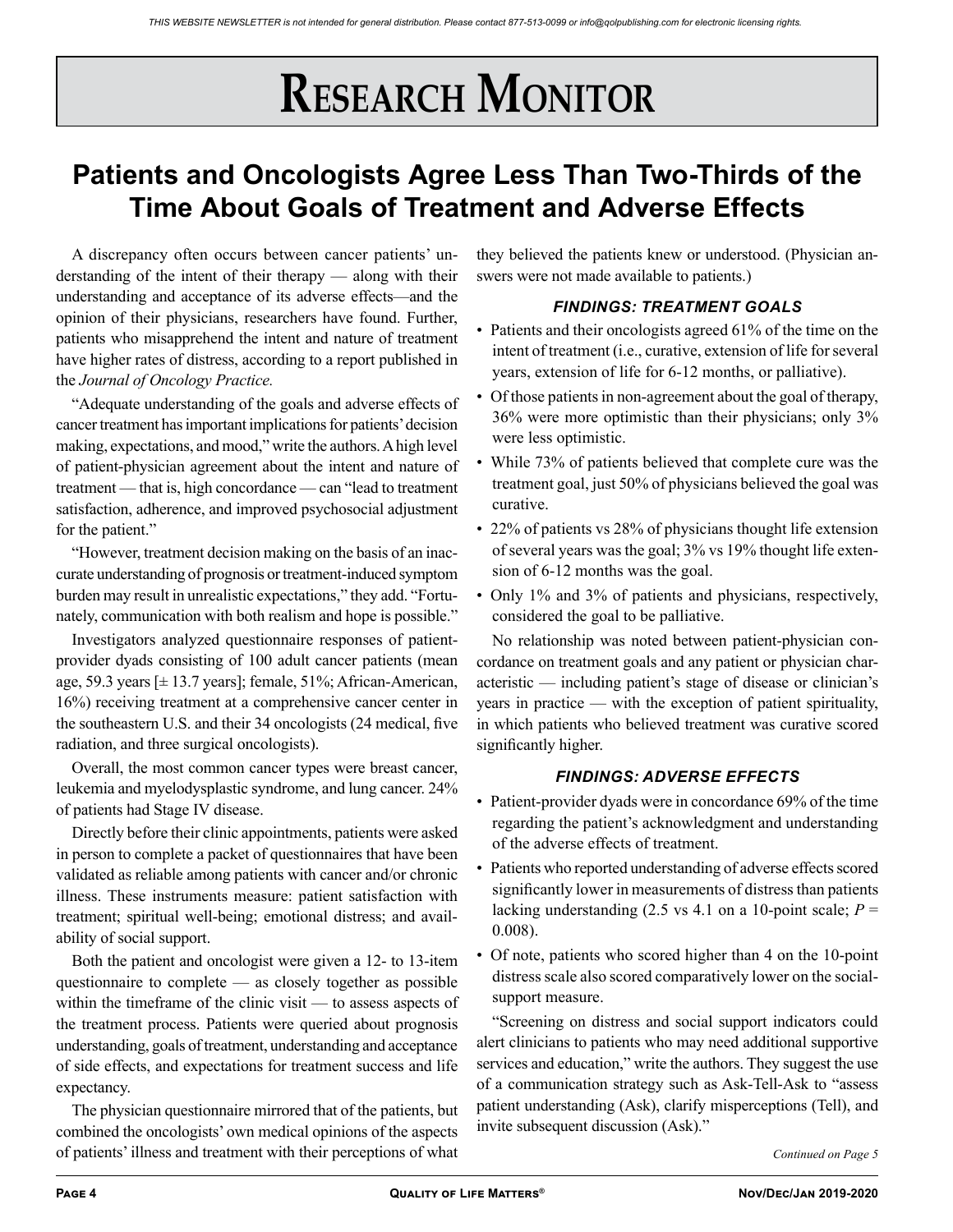# **Bereaved Families of Kidney Disease Patients Rate Care Higher When Palliative Care and Hospice Are Involved (from Page 3)**

- A hospital stay of  $\geq 2$  weeks in the last 90 days (51.0% vs 55.8%; *P* < 0.001)
- Receipt of an intensive procedure in the final 30 days (50.6% vs 54.7%; *P* < 0.01)
- Maintenance dialysis vs no dialysis (50.8% vs 54.7%;  $P \leq$ 0.03)

Families were more likely to give an "excellent" rating when patients had:

- A palliative care consultation within the last 90 days of life (57.2% vs 50.9%, no consult; *P* < 0.001)
- Receipt of hospice services at the time of death (61.5% vs 48.6%)

The authors acknowledge that their findings may not be generalizable to the population of CKD patients cared for outside of a VA facility, although the intensive patterns of care near the end of life found in their study are largely consistent with previous reports among Medicare recipients and veterans with ESKD.

"Available evidence suggests that patients with advanced CKD often have uncertain and/or unrealistic expectations about the future, may not be aware of conservative and comfort-oriented treatment options, and may not share the same priorities for care as the clinicians caring for them," they write.

"More research is needed about what drives both patterns and quality of end-of-life care among patients with advanced CKD and to identify opportunities to improve care for members of this population."

*Source: "Family Perceptions of Quality of End-of-Life Care for Veterans with Advanced CKD,"* Clinical Journal of the American Society of Nephrology; *September 6, 2019; 14(9):1324–1335. Richards CA, Liu C-F, Hebert PL, Ersek M, Wachterman MW, Reinke LF, Taylor LL, O'Hare AM; Health Services Research and Development, Veterans Affairs Seattle-Denver Center of Innovation for Veteran-Centered and Value-Driven Care, Seattle; Department of Health Services, School of Public Health, Department of Biobehavioral Nursing and Health Informatics, School of Nursing, and School of Medicine, University of Washington, Seattle; Center for Health Equity Research and Promotion, Corporal Michael J. Crescenz Veterans Affairs Medical Center, Philadelphia; School of Nursing, and Perelman School of Medicine, University of Pennsylvania, Philadelphia; Section of General Medicine, Veterans Affairs Boston Healthcare System, Boston; Division of General Internal Medicine, Brigham and Women's Hospital, Boston; and Department of Psychosocial Oncology and Palliative Care, Dana-Farber Cancer Institute, Boston.*

## **Patients and Oncologists (from Page 4)**

#### *HIGH SATISFACTION*

- Treatment satisfaction was high, with 93% of patients reporting overall treatment as good, very good, or excellent.
- 81% reported that treatment was about what they expected, a little better, or a lot better.
- Scores for effectiveness of treatment were similarly high; only 1% of patients said they would not recommend this treatment.

The percentage of "good" or better ratings for satisfaction, despite the high level of discordance found between patient understanding and physician assessment, may reflect a high rate of comfort with their oncologists among these patients, note the authors. However, the importance of clear communication and patient education cannot be overstated.

Patient-physician discordance may be reduced through the "basic task of communicating clearly what patients often are not prepared to hear or understand," write the authors. "Education on the fundamentals of active listening for both patients and

providers could result in improved information exchange and mindfulness of what is not heard."

The authors acknowledge that their findings are limited by the small sample size from a single institution at one particular point in the treatment continuum, but are encouraged that their results show the feasibility of collecting data from both patients and clinicians in quick succession, in order to devise strategies for improving communication with seriously ill patients.

"In addition to continuing to teach providers-in-training about active listening and intentional responding, the implementation of clinic-based data monitoring systems to increase awareness of discrepancies in understanding and dissatisfactions could improve the quality of care," they write.

*Source: "Goals and Adverse Effects: Rate of Concordance Between Patients and Providers,"* Journal of Oncology Practice; *July 2019; 15(9):e798–e808. Duckworth KE, Morrell R, Russell GB, Powell B, Cansona M, Lichiello S, Riffle O, Tolbert A, McQuellon R; Wake Forest Baptist Medical Center; Wake Forest School of Medicine; and Wake For*est University, all in Winston-Salem, North Carolina; University of North *Carolina at Charlotte, Charlotte.*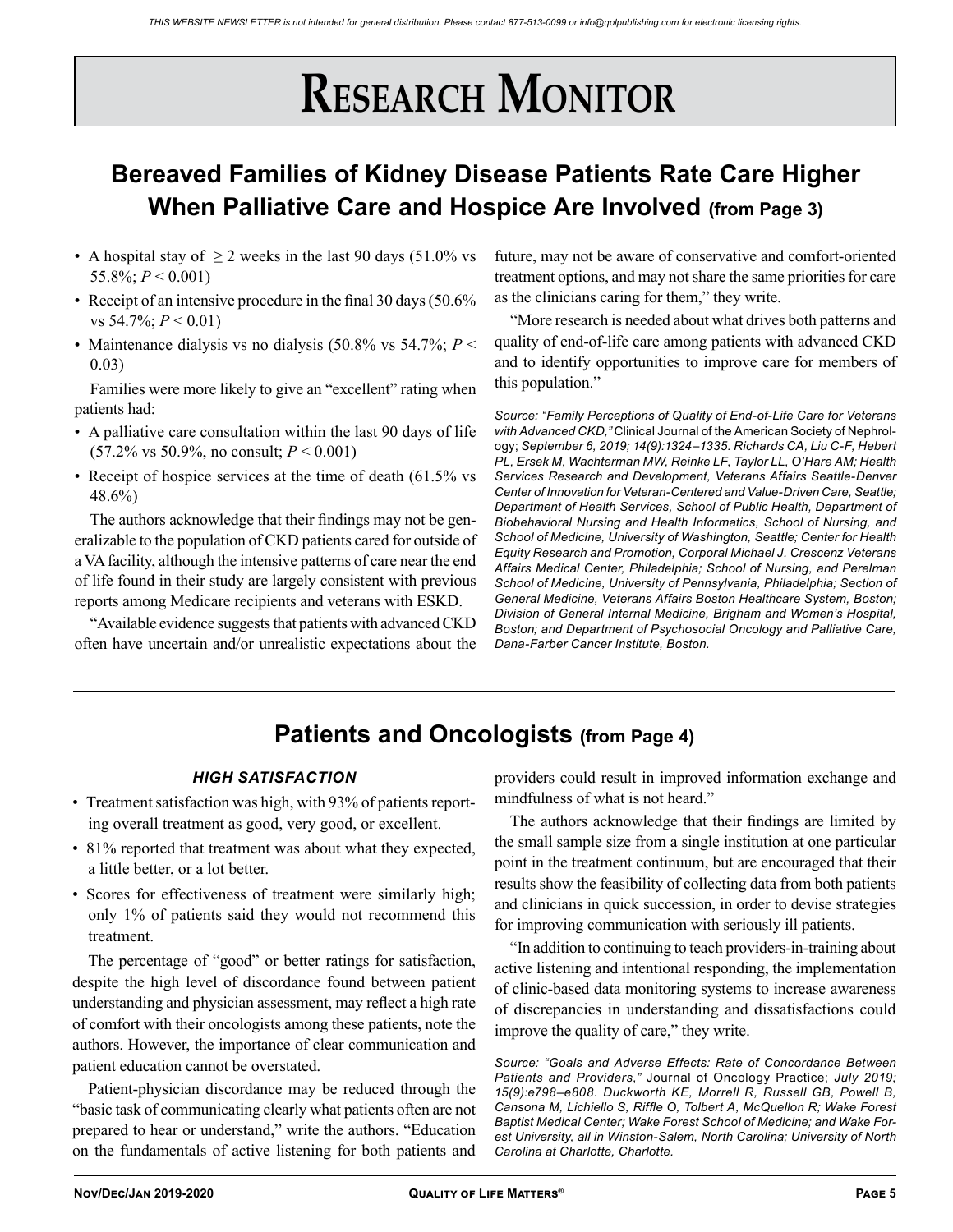# **New Risk Scores Predict Mortality, Need for Palliative Care in Pulmonary Patients**

A laboratory-based prediction model for patients with chronic obstructive pulmonary disease (COPD), developed by identifying those patients at high risk for all-cause death or disease advancement, and correlating closely with palliative care use, may help guide clinicians' care decisions regarding therapy and referral to palliative care, say researchers.

Results of a study of the prediction model, entitled the Laboratory-based Intermountain Validated Exacerbation (LIVE) score, were presented at the American Thoracic Society's annual international conference in May 2019.

"We found the LIVE score helps personalize therapy to patients beyond the COPD diagnosis alone, and provides additional risk information to both patients and their doctors," says lead author Denitza Blagev, MD, of the Pulmonary and Critical Care Division, Intermountain Medical Center, Murray, UT.

"From a population health perspective," continues Blagev, "the LIVE score allows for designing pathways of care that identify and treat patients based on individual risk beyond a single diagnosis label alone."

Investigators retrospectively calculated the LIVE scores of 17,124 patients with COPD in 2013 from the Kaiser Health System Northwest Region, Portland, OR, and assessed the association of the scores with all-cause mortality and palliative care referral rates.

The LIVE score combines a patient's five simple laboratory values (levels of hemoglobin, albumin, creatinine, chloride, and potassium) to identify COPD patients at high mortality or morbidity risk, and thus assist clinicians in determining whether the patient may benefit from op-

*"Our findings lend more insight into how we can use these laboratory-based scores at the bedside to ensure that patients are receiving the most appropriate care."* 

> *— Blagev et al, American Thoracic Society 2019 annual conference*

timized COPD management, management of other diseases in addition to COPD, and referral to palliative care. The resultant scores range in category from highest risk (LIVE1) to lowest risk (LIVE5).

Unlike other COPD prediction scores, the LIVE score is based solely on blood tests, and incorporates assessments of other diseases COPD patients may have, such as heart and kidney disease, in determining overall mortality and morbidity risk.

The prediction model had been previously validated in more than 100,000 COPD patients, note the researchers, including cohorts of Intermountain patients as well as cohorts in several diverse health systems, such as University of Chicago hospitals and medical facilities of the U.S. Department of Veterans Affairs.

## *KEY FINDINGS*

- Overall, increased-risk LIVE score was associated with increased palliative care referral rates and increased all-cause mortality  $(P < 0.001)$ .
- COPD patients with the highest-risk LIVE scores (LIVE1) had the highest mortality rates (39.4% at one year; 63.3% at four years).
- COPD patients with the lowest-risk scores (LIVE5) had the lowest allcause mortality rates (0.7% at one year;

4.3% at four years).

- Patients with the highest-risk LIVE score (LIVE1) had the highest rate of palliative care referrals (41.7% at one year; 75.8% at four years).
- Those with the lowest-risk scores (LIVE5) had the lowest palliative care referral rates (0.7% at one year; 18.8% at four years).

"By exploring the association of palliative care referrals and LIVE score risk, this study is a step forward in understanding how the LIVE score may be used to target appropriate patient care," says Blagev. "Our findings lend more insight into how we can use these laboratory-based scores at the bedside to ensure that patients are receiving the most appropriate care."

The researchers recommend future prospective research be conducted "to determine whether the LIVE score can help target appropriate advance care planning referrals and conversation" in this patient population.

The study abstract is available from the American Thoracic Society at: **www.atsjournals.org/doi/abs/10.1164/ ajrccm-conference.2019.199.1\_ MeetingAbstracts.A2435.**

*Source: "Laboratory-based Intermountain Validated Exacerbation (LIVE) Score and Palliative Care Referrals in Patients with Chronic Obstructive Pulmonary Disease," Abstract presented at the American Thoracic Society 2019 International Conference; May 19, 2019. Blagev DP, Collingridge DS, Rea S, Mularski RA, Zeng S, Arjomandi M, Press VG; Pulmonary and Critical Care Division, and Office of Research, Intermountain Healthcare, Murray, Utah; The Center for Health Research, Kaiser Permanente, Portland, Oregon; Division of Pulmonary, Critical Care & Allergy/Immunology, University of California, San Francisco; San Francisco VA Medical Center, San Francisco; Center for Healthcare Delivery Science and Innovation, University of Chicago Medicine, Chicago.*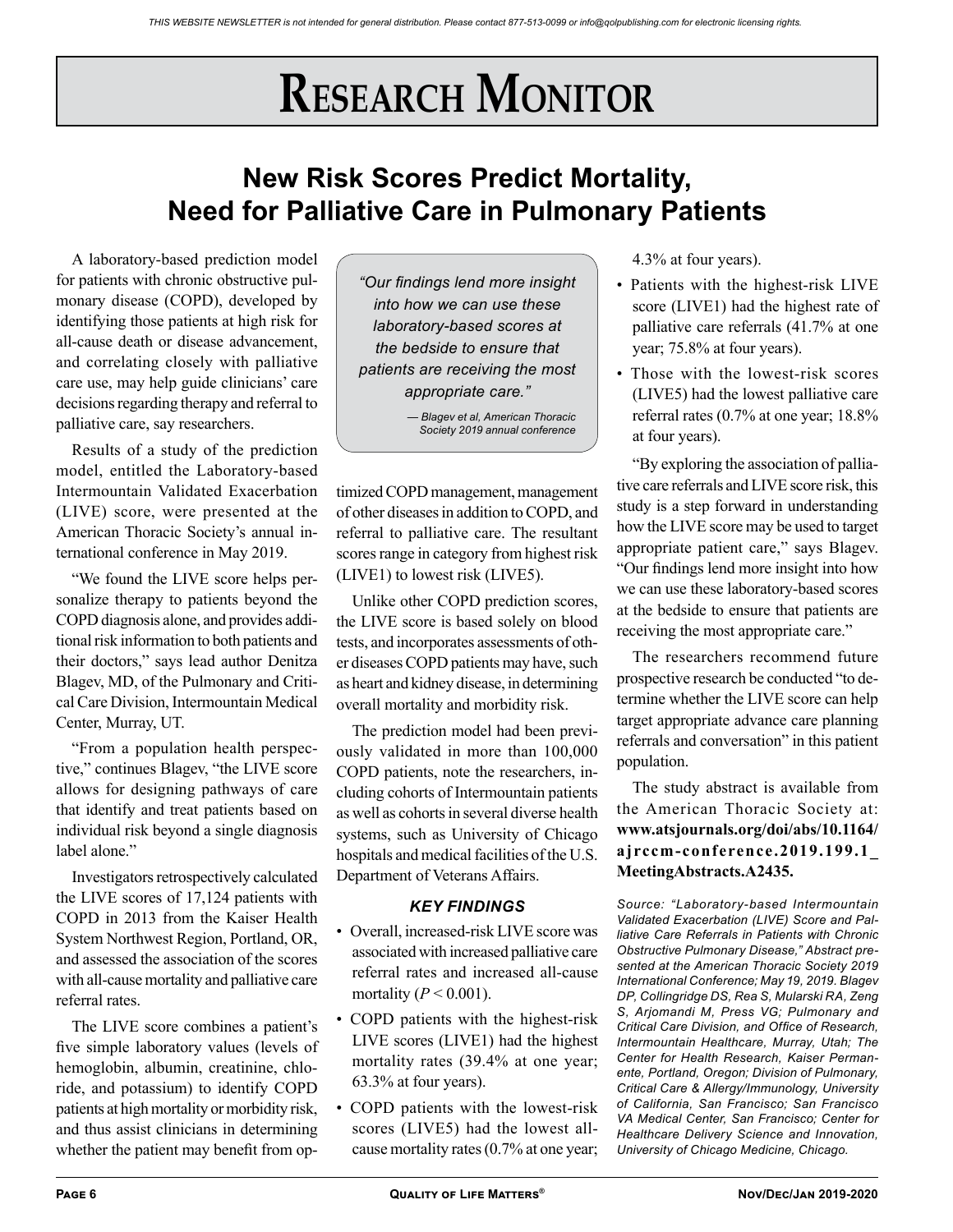## **Medicare Hospice Use Continues to Grow, But Short Stays Remain a Concern**

Nearly one-half (48.5%) of all Medicare beneficiaries who died in 2017 received hospice care in 2017, a 4.5% increase over the year before. However, more than onequarter (27.8%) of these patients spent just one week or less in hospice, according to "NHPCO Facts and Figures," an annual report released in a revised edition by the National Hospice and Palliative Care Organization in July 2019.

While cancer remains the leading hospice admitting diagnosis, the percentage of noncancer diagnoses continues to rise, accounting for nearly 70% of all admissions.

### *PRINCIPAL ADMITTING DIAGNOSES, 2017 VS 2016*

- Cancer: 30.1% (vs 31.1% in 2016)
- Circulatory/heart disease: 17.6% in both years
- Dementia: 15.6% (vs 15.4%)
- Respiratory: 11.0% (vs 10.9%)
- Stroke: 9.4% (vs 9.2%)
- Chronic kidney disease: 2.3% (vs 2.4%)
- Other: 13.9% (vs 13.5%)

More people are receiving care at home or in nursing homes. Care in hospice inpatient facilities has declined since 2014, while care delivered at the place the patient calls home — a private residence, nursing home, or residential facility — has risen by 42%. Sites of care included: home or private residence (58.7%), nursing facility (42.2%), hospice inpatient facility (0.8%), and acute care hospital (0.3%).

Median length of hospice service in 2017 was 24.0 days (mean, 76.1 days). But the greater proportion of Medicare patients were enrolled for short periods of time, with more than half (54%) receiving care for  $\leq$  30 days and 40.5% enrolled for  $\leq$ 14 days. 27.8% of hospice patients received care for  $\leq$  7 days.

The high rate of short hospice stays is "a significant concern," says NHPCO president and CEO Edo Banach, JD. "We must do better to ensure that all those who will benefit from hospice care — or palliative care earlier in the course of a serious illness — have access to this compassionate, high-quality care."

Medicare hospice patients identified as Hispanic and Asian increased by 21% and 32%, respectively, in the three years since 2014. While Caucasians remain the substantial majority at 82.5%, hospice beneficiaries include a representative proportion of African Americans (8.2%), Hispanics (6.4%), Asians (1.7%), and Native Americans (0.4%).

New to this annual report are the rankings of U.S. states and the District of Columbia by the percentage of their 2017 Medicare decedents enrolled in hospice at the time of death. Utah (59.4%), Arizona (59.2%) and Florida (57.9%) had the highest hospice care usage, while Alaska (22.5%), North Dakota (29.7%) and New York (30.6%) saw the smallest percentage of their resident Medicare beneficiaries using hospice.

The report is available at **www.nhpco.org.**

## **End-of-Life Care Websites**

American Academy of Hospice and Palliative Medicine *www.aahpm.org*

Information and Support for End-of-Life Care from the National Hospice and Palliative Care Organization *www.nhpco.org/patients-andcaregivers/*

Center to Advance Palliative Care *www.capc.org*

The EPEC Project (Education in Palliative and End-of-Life Care) *www.bioethics.northwestern.edu/ programs/epec/about/*

Palliative Care Fast Facts and Concepts, a clinician resource from the Palliative Care Network of Wisconsin *www.mypcnow.org/fast-facts*

Hospice and Palliative Nurses Association *www.advancingexpertcare.org*

> Hospice Foundation of America *www.hospicefoundation.org*

Medical College of Wisconsin Palliative Care Program *www.mcw.edu/departments/palliativecare-program*

> National Hospice & Palliative Care Organization *www.nhpco.org*

Division of Palliative Care Mount Sinai Health System *www.stoppain.org*

*Quality of Life Matters®* **is a registered trademark of Quality of Life Publishing Co.** 

**© 2019 by Quality of Life Publishing Co.** All rights reserved. No part of this newsletter may be reproduced without prior permission of the publisher.

For reprint requests or questions, contact 877-513-0099, info@QOLpublishing.com.